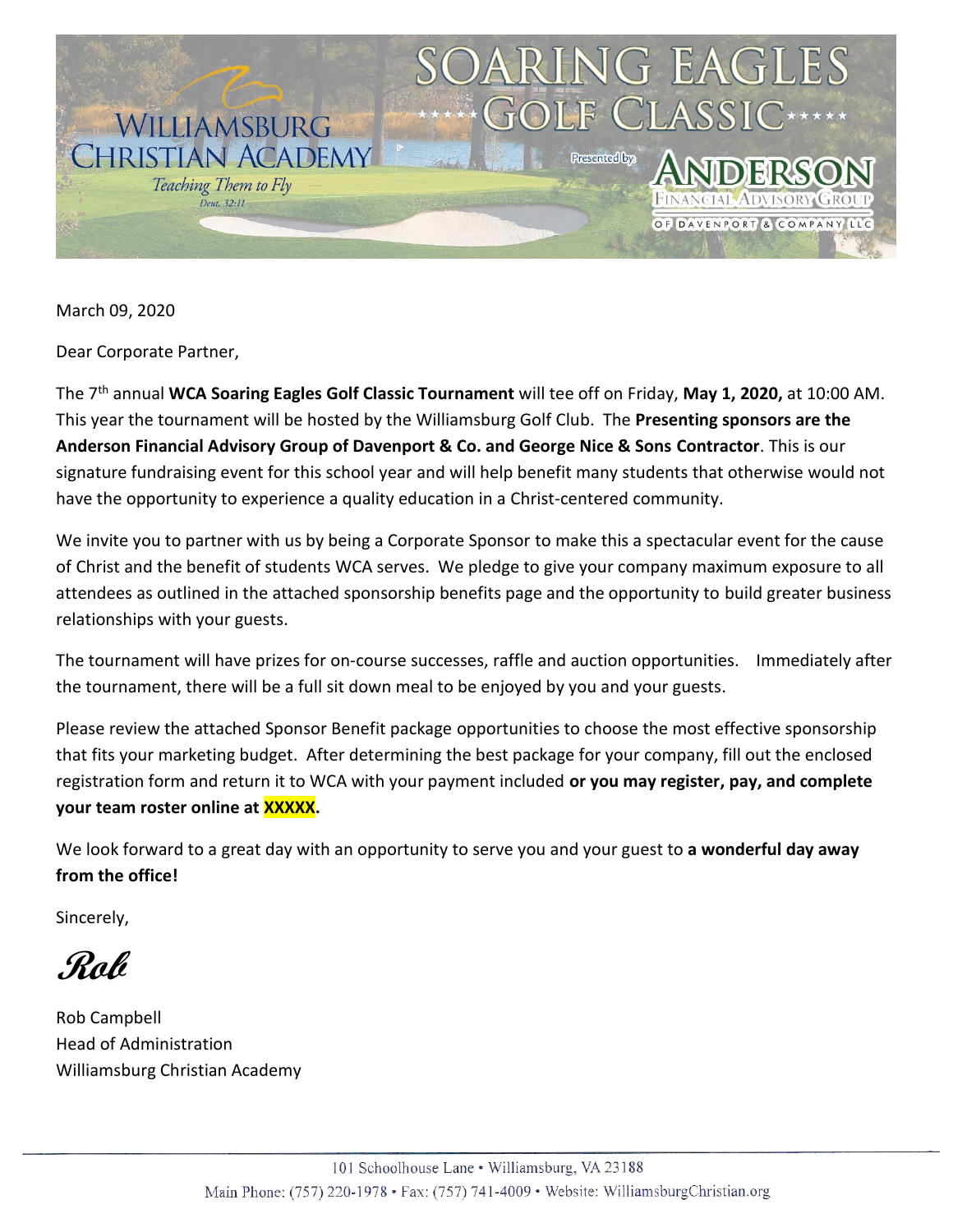

## **Soaring Eagles Golf Tournament Corporate Sponsorship Benefits Offerings Friday, May 1, 2020 Williamsburg Golf Club**

#### **PRESENTING SPONSORS \$10,000**

- $\Box$  Company name/logo inclusion on sponsor banner
- $\Box$  Company name/logo on all printed materials including event flyer, registration forms, and golf carts
- $\Box$  Company name/logo inclusion on WCA website and social media pages
- □ Company banner displayed at registration and luncheon
- □ Sponsor recognition in **All printed materials at event**
- $\Box$  Sponsor recognition on 9 holes
- $\Box$  Presenting Sponsor recognition at luncheon
- $\Box$  Sponsor Logo on one Scoreboard in WCA gym for one year.
- $\Box$  Opportunity to provide company branded items for gift bags
- $\Box$  Two Foursomes in the tournament play

### **PLATINUM SPONSORS \$4,000**

- $\Box$  Company name/logo inclusion on sponsor banner
- $\Box$  Company name/logo inclusion on WCA website and social media pages
- $\Box$  Company banner displayed at luncheon
- $\Box$  Sponsor recognition at luncheon
- $\Box$  Sponsor recognition on 6 holes
- $\Box$  Opportunity to provide company branded items for gift bags
- $\Box$  Sponsor Logo Banner displayed in WCA gym for one year
- $\Box$  One Foursome in the tournament play

## **GOLD SPONSORS \$2,000**

- $\Box$  Company name/logo on sponsor banner
- $\Box$  Company name/logo on WCA website and social media pages
- $\Box$  Sponsor recognition at luncheon
- □ Hole sponsor on 3 holes
- $\Box$  Sponsor Logo Sign displayed in WCA gym for one year
- □ One Foursome

### **SILVER SPONSORS \$1,000**

- $\Box$  Company name/logo on WCA website and social media pages
- $\Box$  Sponsor recognition on one hole
- $\Box$  Sponsor logo sign displayed in WCA gym for one year
- □ One Foursome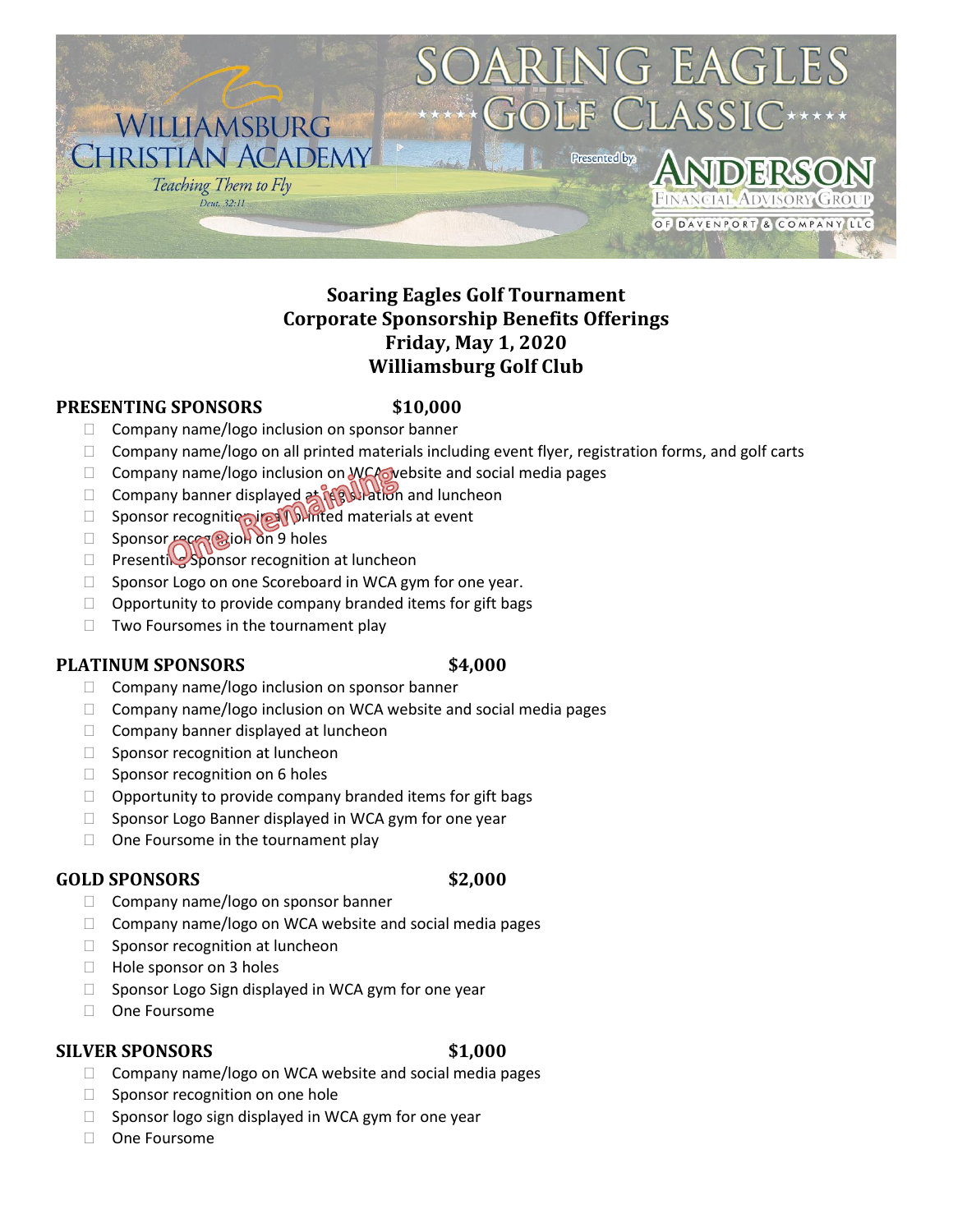

# **Soaring Eagles Golf Tournament Friday, May 1, 2020 Williamsburg Golf Club**

## **Non-Golf Team Sponsorship Benefits Offerings**

**HAT SPONSORSHIP \$2,500 Limited to One Sponsor**

- ➢ Your Company Name/Logo provided on 100 ball caps
- ➢ Your Company Name/Logo inclusion on WCA website and social media pages
- ➢ Your Company Name/Logo inclusion on the Athletics Sponsorship Board in the WCA Gymnasium for one year.

## **BEVERAGE SPONSORSHIP \$2,000 Limited to One Sponsor**

- ➢ Your Company Name/Logo provided on beverage cart and two beverage stations
- ➢ Your Company Name/Logo inclusion on WCA website and social media pages
- ➢ Your Company Name/Logo inclusion on the Athletics Sponsorship Board in the WCA Gymnasium for one year.

## **SIGNAGE SPONSORSHIP \$1,500 Limited to One Sponsor**

- ➢ Your Company Name/Logo provided on six tee box signs
- ➢ Your Company Name/Logo inclusion on WCA website and social media pages

## **GIFT BAG SPONSORSHIP \$1,500 Limited to Two Sponsors**

- $\triangleright$  Your Company Name/Logo provided on two gift bag items.
- ➢ Your Company Name/Logo inclusion on WCA website and social media pages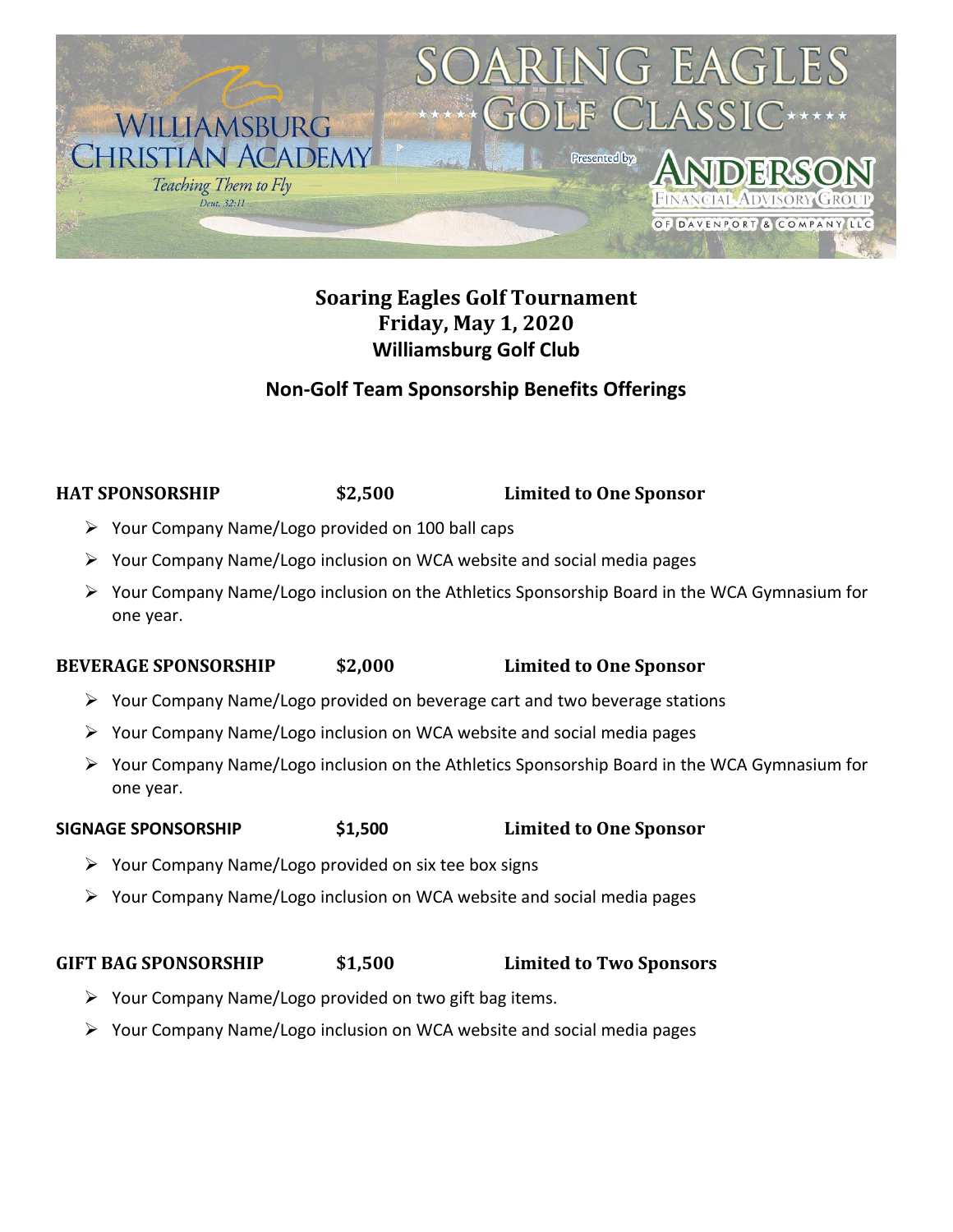

# **Soaring Eagles Golf Tournament Friday, May 1, 2020 Williamsburg Golf Club**

## **Non-Golf Team Sponsorship Benefits Offerings**

## **SNACK SPONSORSHIP \$1,000 Limited to Three Sponsor**

- $\triangleright$  Your Company Name/Logo provided on snack cart and at snack station stations
- ➢ Your Company Name/Logo inclusion on WCA website and social media pages
- ➢ Your Company Name/Logo inclusion on the Athletics Sponsorship Board in WCA Gymnasium for one year.

### **TENT SPONSORSHIP \$500 Limited to Four Sponsors**

- ➢ Your Company Name/Logo provided at a golf course tent (10' X 10') location where you can advertise your products, give away coupons and engage golfers on the course
- $\triangleright$  Your Company Name/Logo inclusion on WCA website and social media pages
- ➢ Your Company Name/Logo inclusion on the Athletics Sponsorship Board in WCA Gymnasium for one year.

## **FRIENDS OF WCA SPONSORSHIP \$500**

- $\triangleright$  Your Company Name/Logo inclusion on WCA website and social media pages
- $\triangleright$  Your Company Name/Logo inclusion on the Athletics Sponsorship Board in WCA Gymnasium for one year.